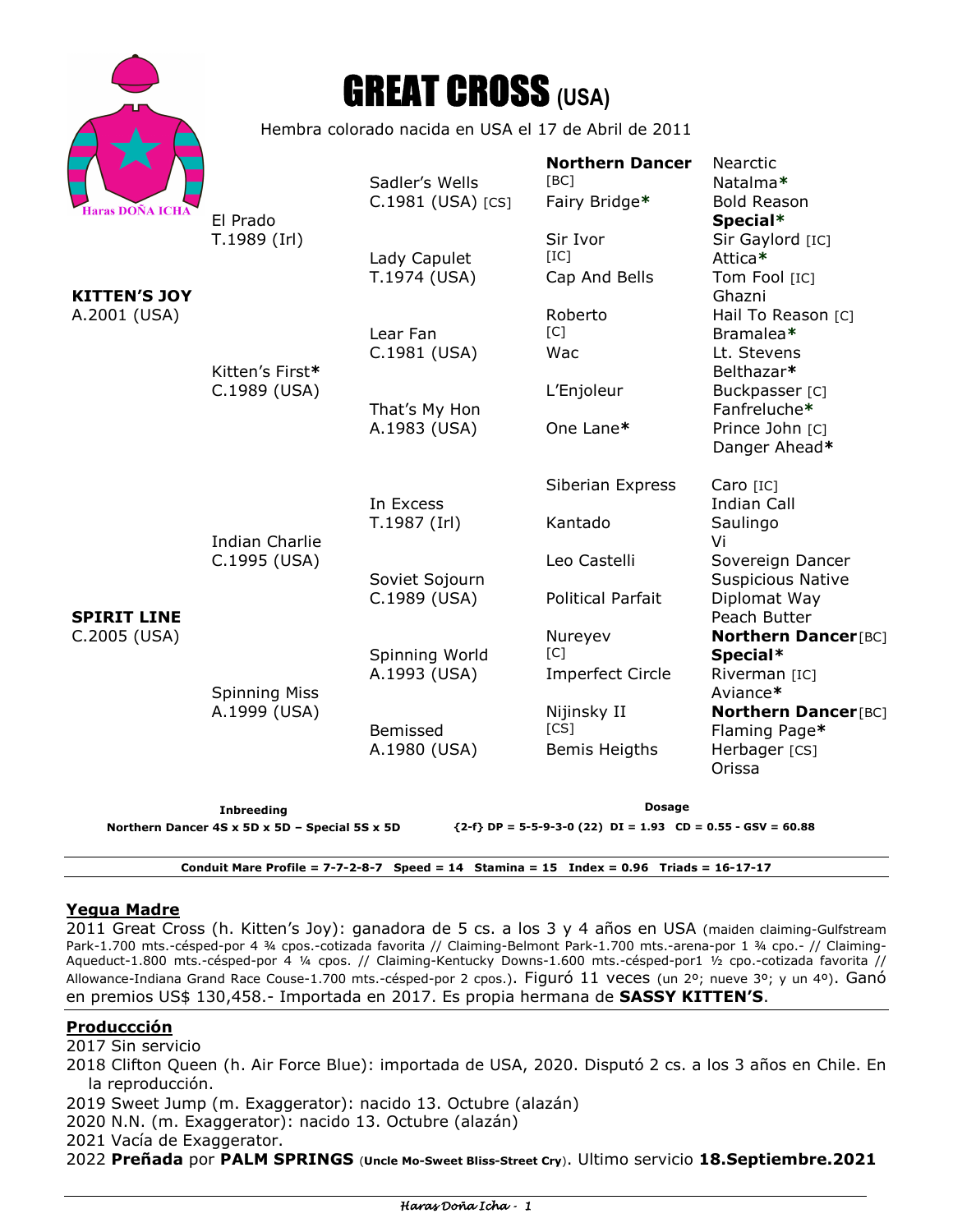## **LINEA PATERNA**

**KITTEN'S JOY** (**2001**). *Eclipse Award Campeón Mayor, 2004*. Ganador de 9 cs. a los 2, 3 y 4 años en USA, incl. Secretariat S **(Gr.1)**, Joe Hirsch Turf Classic Invitational S **(Gr.1)**, Firecracker Breeders' Cup H **(Gr.2)**, Tropical Park Derby **(Gr.3)**, Palm Beach S **(Gr.3)**, Crown Royal American Turf S **(Gr.3)**, Virginia Derby **(Gr.3)**; 2º Arlington Million S **(Gr.1)**, John Deere Breeders' Cup Turf **(Gr.1)**, Jefferson Cup S **(Gr.3)**. US\$ 2,075,791.

Es padre de **ADMIRAL KITTEN** (Secretariat S**-Gr.1**, John B Connally Turf Cup S**-Gr.3**, etc.), **BIG BLUE KITTEN** (Joe Hirsch Turf Classic S**-Gr.1**, Sword Dancer Invitational S**-Gr.1**, United Nations S **-Gr.1**, 2 veces, etc.), **BOBBY'S KITTEN** (Breeders' Cup Turf Sprint**-Gr.1**, etc.), **CHIROPRACTOR** (Hollywood Derby**-Gr.1**), **DIVISIDERO** (Woodford Reserve Turf Classic S**-Gr.1**, American Turf S**-Gr.2**, etc.), **HAWKBILL** (Coral Eclipse S**-Gr.1**, Tercentenary S**-Gr.3**, Ingl., etc), **KITTEN'S DUMPLINGS** (Queen Elizabeth II Challenge Cup S**-Gr.1**, Lake George S**-Gr.2**, etc.), **OSCAR PERFORMANCE** (Breeders' Cup Juvenile Turf**-Gr.1**, Pilgrim S**-Gr. 3**), **REAL SOLUTION** (Arlington Million S**-Gr.1**, Knob Creek Manhattan S**-Gr.1**, etc. **Padrillo**), **STEPHANIE'S KITTEN** (Breeders' Cup Filly and Mare Turf**-Gr.1**, Darley Alcibiades S**-Gr.1**, Flower Bowl S**-Gr.1**, 2 veces, Longines Just A Game S**-Gr.1**, Breeders' Cup Juvenile Fillies Turf**-Gr.2**, etc.), **BANNED** (American Turf S**-Gr.2**, Del Mar Derby**-Gr.2**, etc.), **CAMELOT KITTEN** (American Turf S**-Gr.2**, Nat.Museum of Racing Hall of Fame S **-Gr.2**, etc), **DEAN'S KITTEN** (Lane's End S**-Gr.2**, etc. **Padrillo**), **DEEPLY UNDERVALUED** (Virginian Equine Allowance Commonwealth Derby**-Gr.2**), **EMOTIONAL KITTEN** (Mrs Revere S**-Gr.2**, etc.), **HOLIDAY FOR KITTEN** (Thoroughbred Club of America S**-Gr.2**, etc.), **PICK OF THE LITTER** (Hagyard Fayette S**-Gr.2**, etc.), **TAAREEF** (Qatar Prix Daniel Wildenstein**-Gr.2**, Prix Daphnis**-Gr.3**, etc. Fr), **CHARMING KITTEN (Gr.3)**, **COALPORT (Gr.3)**, **CSABA (Gr.3)**, **DERBY KITTEN(Gr.3)**, **HOME RUN KITTEN (Gr.3)**, **KITTEN KABOODLE (Gr.3)**, **KITTEN'S POINT (Gr.3)**, **MUNIRAH (Gr.3)**, **NOBLE BEAUTY (Gr.3)**, **OSCAR NOMINATED (Gr.3)**, **SMOKEM KITTEN (Gr.3)**, **STEAMING KITTEN (Gr.3)**, **SUNTRACER (Gr.3)**, **ALWAYS KITTEN (L)**, **ARTEMUS KITTEN (L)**, **CROWN THE KITTEN (L)**, **DASHING BLAZE (L)**, **GRANNY MC'S KITTEN (L)**, **GUNG HO (L)**, **JOLLY GOOD KITTEN (L)**, **KERA'S KITTEN (L)**, **KITTEN ON THE RUN(L)**, **KITTEN'S CAT(L)**, **KITTEN'S LADY (L)**, **LISA'S KITTEN (L)**, **LITTLEBITOFJOY (L)**, **LIVE IN JOY (L)**, **LUCK OF THE KITTEN (L)**, **POLITICALLYCORRECT (L)**, **QUEEN'SPLATEKITTEN (L)**, **RANSOM THE KITTEN (L)**, **REDWOOD KITTEN (L)**, **RIGHT ON KITTEN (L)**, **SASSY KITTEN (L)**, **SISTERHOOD (L)**, **SWEET KITTEN(L)**, **WILLIAM'S KITTEN (L. Padrillo)**, **AMEN KITTEN (L)**, **AVA'S KITTEN(L)**, **BOLD KITTEN (L)**, **BURN THE MORTGAGE (L)**, **CABO CAT (L)**, **CATAPULT (L)**, **CHIEF KITTEN (L)**, **COZY KITTEN (L)**, **DEANAALLEN'SKITTEN (L)**, **EMPIRE BUILDER (L)**, **GENTLEMAN'S KITTEN (L)**, **GRANNY'S KITTEN (L)**, **KITTEN'S QUEEN (L)**, etc…

*Su monta está cotizada en USA en US\$ 75,000.-* 

## **LINEA MATERNA**

## **1ª Madre**

2005 Spirit Line (h. Indian Charlie): ganadora de 3 cs. a los 2 y 3 años en USA. US\$ 105,644. Madre de:

2010 **SASSY KITTEN** (h. Kitten's Joy): 5 cs. en USA, incl. West Virginia Senate President's Cup Stakes **(L)**, River Cities Stakes **(L)**; 2ª Firecracker Stakes. US\$ 232,790. En la reproducción.

2011 Great Cross (h. Kitten's Joy): **ver arriba**.

- 2012 Warrior Kitten (m. Kitten's Joy): ganador a los 3 años en USA, única actuación. US\$ 36,000.
- 2014 Doodles (h. Courageous Cat): ganadora a los 2 años en USA y fig. en sólo 3 actuaciones. US\$ 9,859.

2015 Vibrant Spirit (h. Kitten's Joy): ganadora en USA. US\$ 45,372.

## **2ª madre**

- 99 Spinning Miss (h. Spinning World): disputó 6 cs. en USA. Madre de:
	- 05 Spirit Line (h. Indian Charlie): **ver arriba**.
	- 08 Research Report (m. Yes It's True): ganador a los 3 años en USA. US\$ 27,699.
	- 10 Jockey Style (cast. Macho Uno): ganador en USA. US\$ 8,223.

# **3ª madre**

80 **BEMISSED** (h. Nijinsky II): ganadora de 5 cs. a los 2 y 3 años en USA, incl. Selima Sakes **(Gr.1)**, Miss Grillo Stakes **(Gr.3)**, Japan Racing Association Handicap **(L)**, Natalma Stakes; 2ª Anne Arundel Handicap **(L)**; 3ª Kentucky Oaks **(Gr.1)**, Gallorette Handicap **(Gr.3)**, Evening Out Stakes. US\$ 353,907. Es hermana de **DESERTTEAM (Gr.2)**, **Highly Exclusive**. Madre de: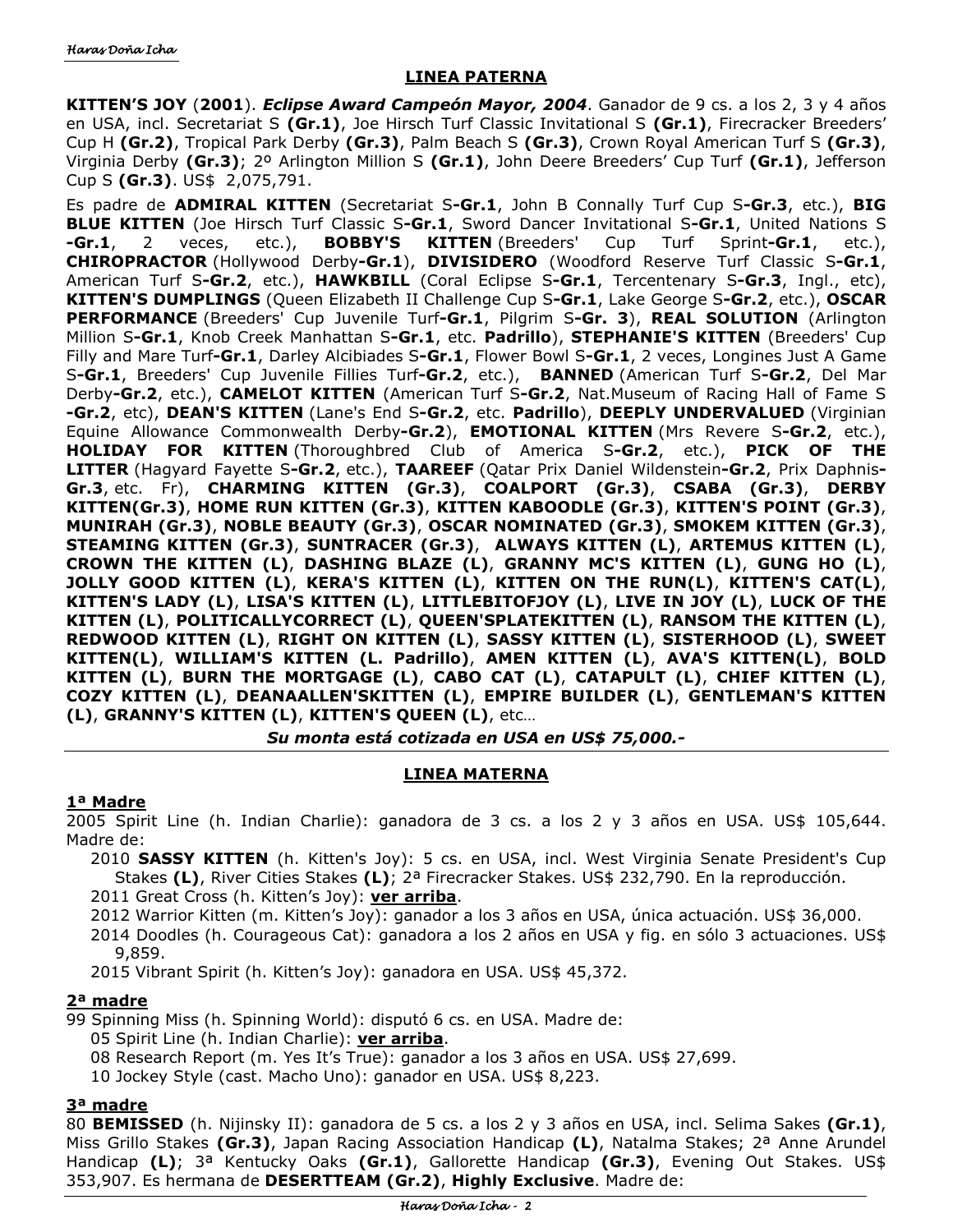#### Haras Doña Icha

- 85 Bemissing (h. Damascus): no corrió. Madre de:
	- 89 Belle Isis (h. Sir Ivor): ganadora en Inglaterra. Madre de:
	- 97 **Calypso Reef** (h. Foyer): gaandora en India; 2ª Manjri Stud Nilgiris Fillies Trial Stakes.
	- 91 **BEWARNED** (h. Caveat): ganadora en USA del Maryland Million Juvenile Turf Stakes en 3 actuaciones; 4ª Maryland Juvenile Filly Championship Stakes. US\$ 27,190. Madre de:
		- 01 **Isle Of Chios** (cast. Larrupin): 2 cs. en USA; 2º Tri-State Futurity; 4º West Virginia Vincent Moscarelli Memorial Breeders' Classic Stakes.US\$ 60,485.
- 86 **Lady Bemissed** (h. Sir Ivor): ganadora a los 3 años en USA; 3ª Hilltop Stakes **(L)**. US\$ 18,330. Madre de ganadores.
- 88 **JET SKI LADY** (h. Vaguely Noble): 4 cs. a los 2 y 3 años en Inglaterra e Irlanda, incl. Gold Seal Epsom Oaks **(Gr.1)**, Ballysax ThreeYear-Old Race; 2ª Kildangan Stud Irish Oaks **(Gr.1)**, Aston Upthorpe Yorkshire Oaks **(Gr.1)**; 3ª Chimes of Freedom E.B.F. Fillies Italia Stakes. US\$ 386,261. Madre de:
	- 94 Legaya (h. Shirley Heights): ganadora en Inglaterra. Madre de:
		- 99 **LEGAL APPROACH** (m. Zafonic): 4 cs. en Inglaterra, incl. Dubai Duty Free Arc Trial Stakes **(L)**. £ 50,837.
	- 97 Lucky Lady (h. Nashwan): ganadora en Inglaterra. Madre de:
		- 04 **Lustre Lady** (h. Flying Spur): 2 cs. en Australia; 2ª Marriott Angst Stakes; 3ª Breeders' Classic **(Gr.2)**, Raine & Horne Gosford Belle Of The Turf Stakes. AUS\$ 141,792. Madre de: 15 **MAKEETA JANE** (h. So You hink): 3 cs. en Australia, incl. ATC Surround Stakes **(Gr.1)**, ATC Light Fingers Stakes **(Gr.2)**; 3ª ATC Flight Stakes **(Gr.1)**, ATC Randwick Guineas **(Gr.1)**. AUS\$ 614,050.
	- 03 Waveski (h. Rainbow Quest): no corrió. Madre de:
		- 09 Walburga (h. One Cool Cat): ganadora en Alemania. € 4,500. Madre de:
			- 14 **Westfalica** (h. Areion): 2 cs. en Alemania; 2ª Westminster Filegerpreis **(L)**. € 18,700.
			- 16 **WISH YOU WELL** (h. Soldier Hollow): 3 cs. en Alemania, incl. Baden-Baden Cup **(L)**, Kolner Stutenpreis **(L)**. € 41,200.
- 89 Barmistress (h. Alydar): ganadora en USA. US\$ 28,250. Madre de:
	- 94 Nishino Rose (h.Storm Cat): 2 cs. en Japón. Madre de:
		- 08 Shanghai Rock (h. Rock Of Gibraltar): ganadora en Japón. Madre de:
			- 15 **GENERALE HUNO** (m. Screen Hero): 3 cs. en Japón, incl. Keisei Hai **(Gr.3)**. US\$ 498,282.
		- 10 **Earth Shaky** (h. Storming Home): 3 cs. en Japón; 2ª Queen Cup; 3ª Nojigiku Sho.
- 93 **Dismissed** (m. Dayjur): ganador a os 2 años en Inglaterra; 3º Solario Stakes **(Gr.3)**. Figs. en USA. US\$ 27,710. **Padrillo**.
- 99 Spinning Miss (h. Spinning World): **ver arriba**.

## **4ª madre**

75 **BEMIS HEIGHTS** (h. Herbager): ganadora de 5 cs. en USA, incl. Ruthless Stakes **(Gr.3)**, Busanda Stakes; 2ª Rosetown Stakes; 3ª Little Silver Handicap **(Gr.3)**; 4ª Lilian Russell Handicap. US\$ 101,175. Es hermana de **SLIP SCREEN (Gr.3)**. Madre de:

## 80 **BEMISSED** (h. Nijinsky II): **ver arriba**.

- 82 Highly Exclusive (h. Exclusive Native): ganadora en USA. US\$ 19,680. Madre de:
	- 87 Haughty (h. Halo): ganadora en USA,. US\$ 11,150. Madre de:
		- 91 **Nilwon** (cast. Little Missouri): 3 cs. en USA; 2º Best Of Ohio Endurance Stakes. US\$ 119,812.
		- 92 Approving (h. Mari's Book): ganadora en 2 actuaciones en USA. US\$ 13,065. Madre de:
			- 04 **BORROWER** (m. Left Banker): ganador a los 2 años del Ohio Freshman Stakes y fig. 2º en sólo 3 actuaciones en USA. US\$ 36,770.
			- 05 Skylar Kaz (h. Lived It Up): ganadora en USA. Madre de:
				- 12 **Dramatic Sky** (h. Saratoga Lightning): 3ª en USA Cininnatian Stakes. US\$ 13,840.
		- 96 **NAUGHTY** (h. River Special): 8 cs. en USA, incl. Queen City Oaks Stakes **(L)**, Rose DeBartolo Memorial Stakes **(L)**, Merry Time Stakes **(L)**, Tall Stacks Stakes; 2ª Stravinsky Stakes **(L)**, Summertime Promise Stakes, Sydney Gendelman Memorial Handicap; 3ª Mamzelle Stakes **(L)**, Best Of Ohio Distaff Stakes. US\$ 266,225. Madre de:
			- 02 **Wallstreet Scandal** (cast. Mt. Livermore): 4 cs. en USA; 2º Belmont Futurity **(Gr.2)**, Pilgrim Stakes. US\$ 245,882.
			- 04 **My Charlie Boy** (cast. Gilded Time): 4 cs. en Puerto Rico; 2º cl. José Coll Vidal **(Gr.1)**. US\$ 81,056.